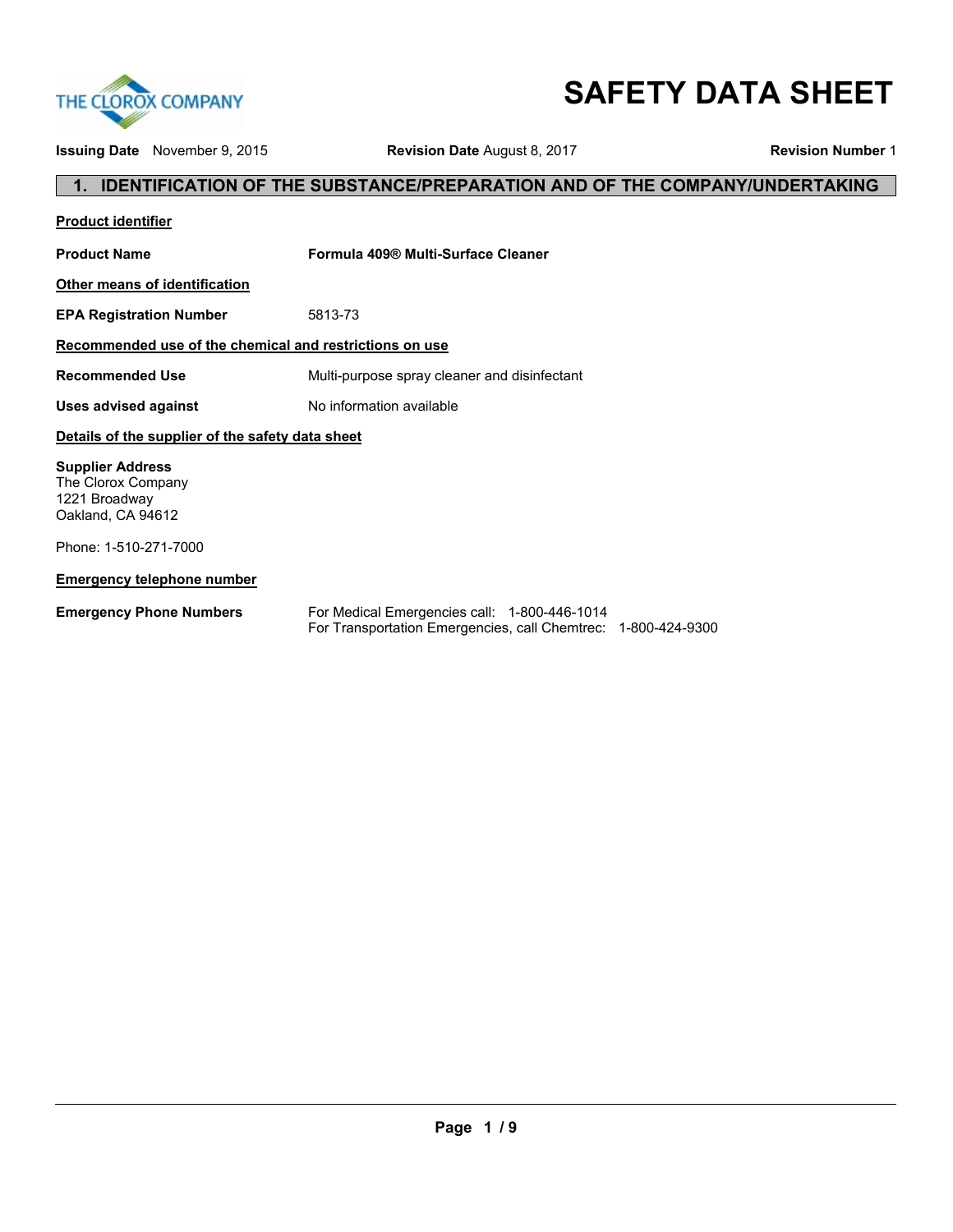# **2. HAZARDS IDENTIFICATION**

## **Classification**

This mixture is considered hazardous by the 2012 OSHA Hazard Communication Standard (29 CFR 1910.1200).

| Skin<br><br>. .<br>rosion/irritation<br>$\sim$<br>. טט | eaorv<br>ъ.<br>.771F |
|--------------------------------------------------------|----------------------|

# **GHS Label elements, including precautionary statements**

| <b>Emergency Overview</b>                                                                    |                        |             |      |                |
|----------------------------------------------------------------------------------------------|------------------------|-------------|------|----------------|
| <b>Signal word</b>                                                                           | Warning                |             |      |                |
| <b>Hazard statements</b><br>Causes mild skin irritation                                      |                        |             |      |                |
|                                                                                              | No pictogram required. |             |      |                |
| Clear<br>Appearance                                                                          | <b>Physical State</b>  | Thin liquid | Odor | Floral, citrus |
| <b>Precautionary Statements - Prevention</b><br>None                                         |                        |             |      |                |
| <b>Precautionary Statements - Response</b><br>If skin irritation occurs: Get medical advice. |                        |             |      |                |
| <b>Precautionary Statements - Storage</b><br>None                                            |                        |             |      |                |
| <b>Precautionary Statements - Disposal</b><br>None                                           |                        |             |      |                |
| Hazards not otherwise classified (HNOC)<br>Not applicable                                    |                        |             |      |                |
| <b>Unknown Toxicity</b><br>0.2% of the mixture consists of ingredient(s) of unknown toxicity |                        |             |      |                |
| <b>Other information</b><br>Very toxic to aquatic life with long-lasting effects.            |                        |             |      |                |

# **Interactions with Other Chemicals**

None known.

# **3. COMPOSITION/INFORMATION ON INGREDIENTS**

| <b>Chemical Name</b>                                                     | <b>CAS-No</b> | Weight %    | <b>Trade Secret</b> |
|--------------------------------------------------------------------------|---------------|-------------|---------------------|
| Lauramine oxide                                                          | 1643-20-5     | $0.5 - 1.5$ |                     |
| n-Alkyl (40% C12, 50% C14, 10% C16) dimethyl<br>benzyl ammonium chloride | 68424-85-1    | $0.2 - 0.4$ |                     |

\* The exact percentage (concentration) of composition has been withheld as a trade secret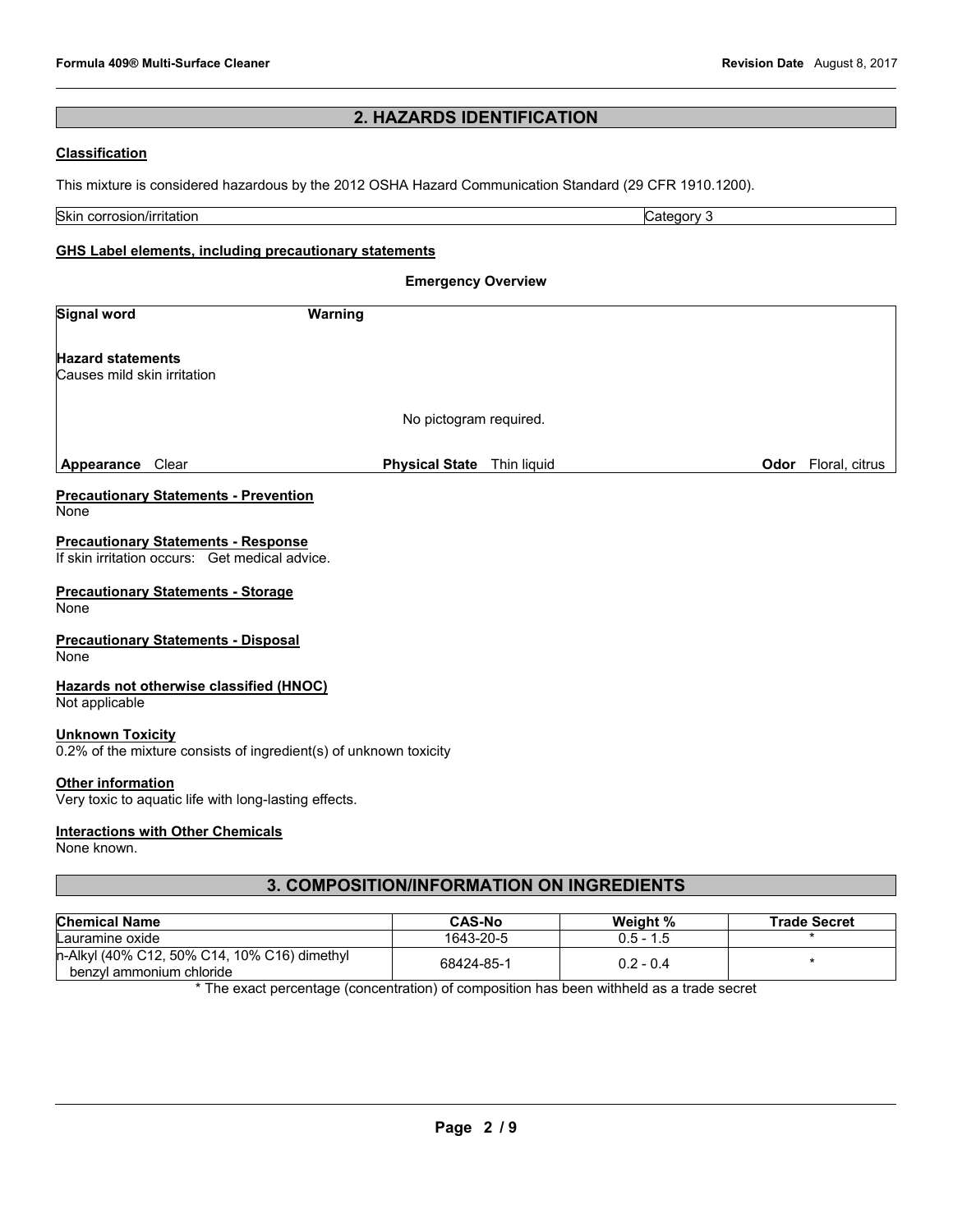# **4. FIRST AID MEASURES**

# **First aid measures**

| <b>General Advice</b> | Show this safety data sheet to the doctor in attendance.                                                                                                                                                                                                                         |  |
|-----------------------|----------------------------------------------------------------------------------------------------------------------------------------------------------------------------------------------------------------------------------------------------------------------------------|--|
| <b>Eye Contact</b>    | Hold eye open and rinse slowly and gently with water for 15 - 20 minutes. Remove contact<br>lenses, if present, after the first 5 minutes, then continue rinsing eye. Call a poison control<br>center or doctor for treatment advice.                                            |  |
| <b>Skin Contact</b>   | Take off contaminated clothing. Rinse skin immediately with plenty of water for 15-20 minutes.<br>Call a poison control center or doctor for treatment advice.                                                                                                                   |  |
| <b>Inhalation</b>     | Move to fresh air. If breathing is affected, call a doctor.                                                                                                                                                                                                                      |  |
| Ingestion             | Call a poison control center or doctor immediately for treatment advice. Have person sip a<br>glassful of water if able to swallow. DO NOT induce vomiting unless told to do so by a poison<br>control center or doctor. Do not give anything by mouth to an unconscious person. |  |

## **Most important symptoms and effects, both acute and delayed**

**Most Important Symptoms/Effects** Mild irritation of eyes and skin.

## **Indication of any immediate medical attention and special treatment needed**

**Notes to Physician**  Treat symptomatically.

# **5. FIRE-FIGHTING MEASURES**

#### **Suitable Extinguishing Media**

Use extinguishing measures that are appropriate to local circumstances and the surrounding environment.

#### **Unsuitable Extinguishing Media**

CAUTION: Use of water spray when fighting fire may be inefficient.

#### **Specific Hazards Arising from the Chemical**

No information available

#### **Explosion Data**

**Sensitivity to Mechanical Impact None** 

**Sensitivity to Static Discharge Mone** 

#### **Protective Equipment and Precautions for Firefighters**

As in any fire, wear self-contained breathing apparatus pressure-demand, MSHA/NIOSH (approved or equivalent) and full protective gear.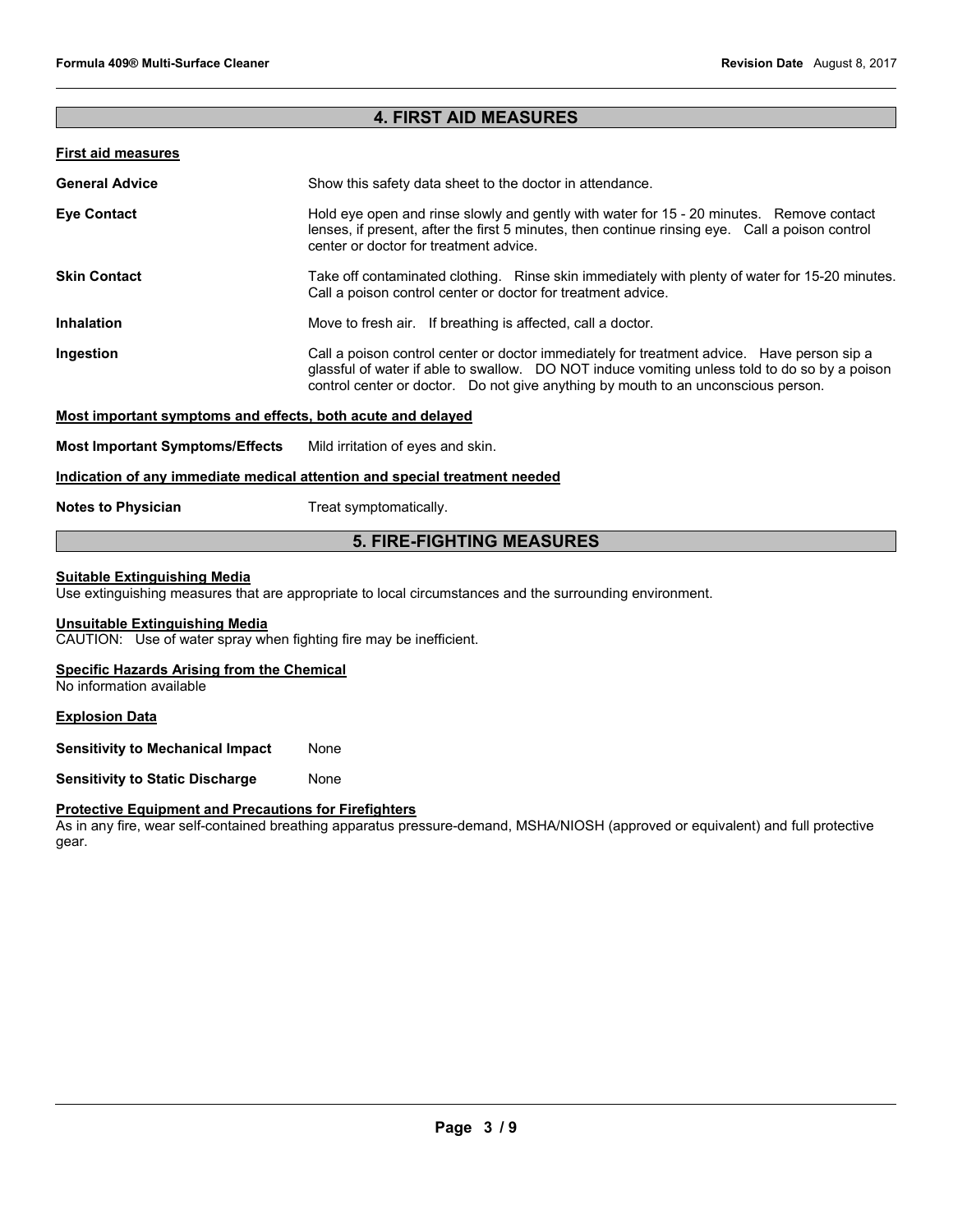# **6. ACCIDENTAL RELEASE MEASURES**

#### **Personal precautions, protective equipment and emergency procedures**

| <b>Personal Precautions</b>                          | Avoid contact with eyes and skin.                                                                                                                                       |  |
|------------------------------------------------------|-------------------------------------------------------------------------------------------------------------------------------------------------------------------------|--|
| <b>Other Information</b>                             | Refer to protective measures listed in Sections 7 and 8.                                                                                                                |  |
| <b>Environmental precautions</b>                     |                                                                                                                                                                         |  |
| <b>Environmental Precautions</b>                     | See Section 12 for additional ecological Information                                                                                                                    |  |
| Methods and material for containment and cleaning up |                                                                                                                                                                         |  |
| <b>Methods for Containment</b>                       | Prevent further leakage or spillage if safe to do so.                                                                                                                   |  |
| <b>Methods for Cleaning Up</b>                       | Absorb and containerize. Wash residual down to sanitary sewer. Contact the sanitary<br>treatment facility in advance to assure ability to process washed-down material. |  |
| <b>7. HANDLING AND STORAGE</b>                       |                                                                                                                                                                         |  |

#### **Precautions for safe handling**

Handling **Handle in accordance with good industrial hygiene and safety practice. Avoid contact with and the Handle in accordance with good industrial hygiene and safety practice. Avoid contact with** eyes, skin, and clothing. Do not eat, drink, or smoke when using this product.

#### **Conditions for safe storage, including any incompatibilities**

**Storage Storage Storage Accompled Example 20 Keep containers tightly closed in a dry, cool, and well-ventilated place.** 

**Incompatible Products None known.** 

# **8. EXPOSURE CONTROLS/PERSONAL PROTECTION**

#### **Control parameters**

#### **Exposure Guidelines**

| <b>Chemical Name</b>                                                                   | <b>ACGIH TLV</b> | <b>OSHA PEL</b> | <b>NIOSH IDLH</b> |
|----------------------------------------------------------------------------------------|------------------|-----------------|-------------------|
| Lauramine oxide<br>1643-20-5                                                           | None             | None            | None              |
| n-Alkyl (40% C12, 50% C14, 10% C16)<br>dimethyl benzyl ammonium chloride<br>68424-85-1 | None             | None            | None              |

*ACGIH TLV: American Conference of Governmental Industrial Hygienists - Threshold Limit Value. OSHA PEL: Occupational Safety and Health Administration - Permissible Exposure Limits. NIOSH IDLH: Immediately Dangerous to Life or Health.* 

#### **Appropriate engineering controls**

#### **Engineering Measures Showers**

Eyewash stations Ventilation systems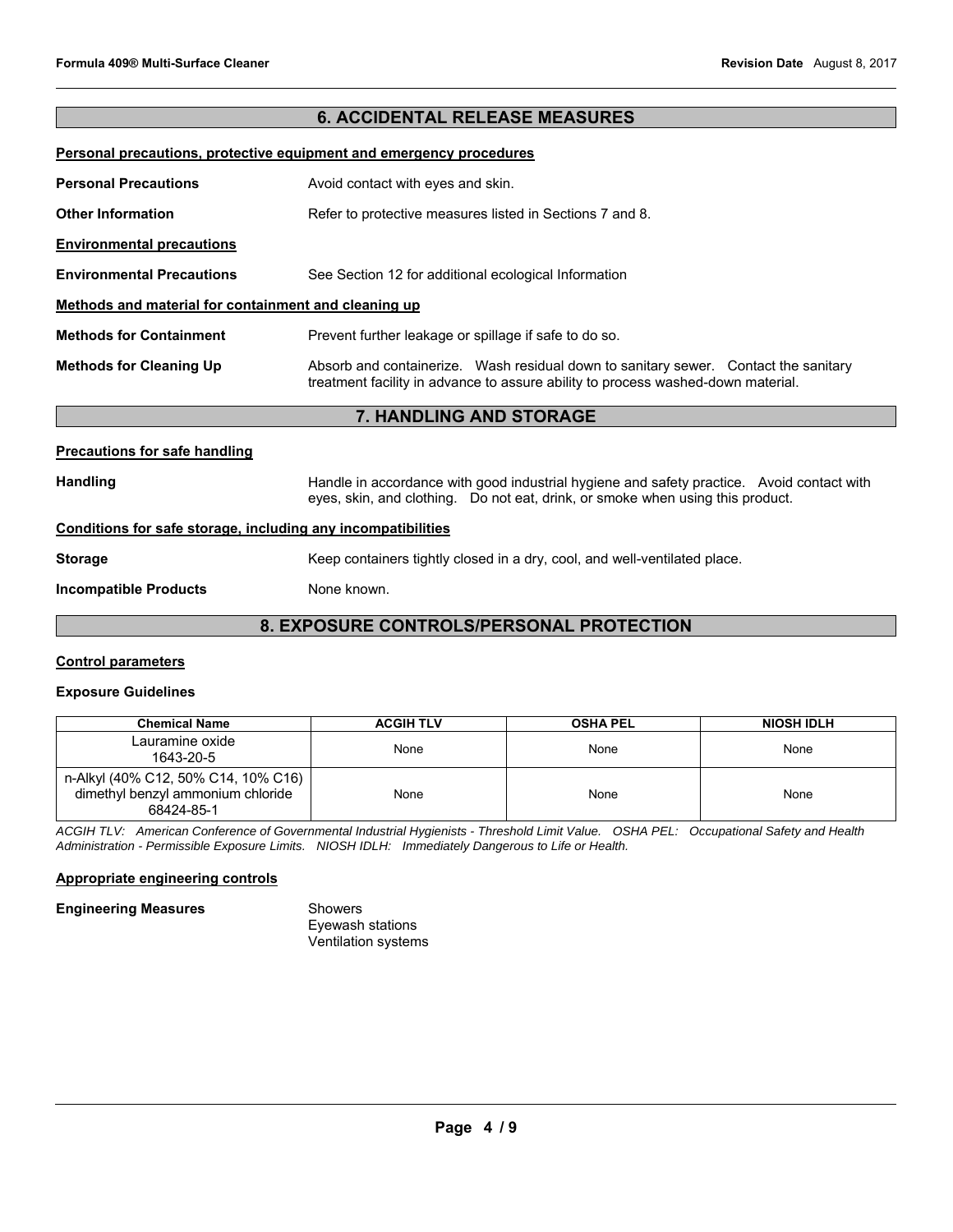# **Individual protection measures, such as personal protective equipment**

| <b>Eye/Face Protection</b>      | If splashes are likely to occur, wear safety glasses with side-shields. None required for<br>consumer use.                                                                                                                                                                                       |
|---------------------------------|--------------------------------------------------------------------------------------------------------------------------------------------------------------------------------------------------------------------------------------------------------------------------------------------------|
| <b>Skin and Body Protection</b> | No special protective equipment required.                                                                                                                                                                                                                                                        |
| <b>Respiratory Protection</b>   | If irritation is experienced, NIOSH/MSHA approved respiratory protection should be worn.<br>Positive-pressure supplied air respirators may be required for high airborne contaminant<br>concentrations. Respiratory protection must be provided in accordance with current local<br>regulations. |
| <b>Hygiene Measures</b>         | Remove and wash contaminated clothing before re-use. Avoid contact with skin, eyes, or<br>clothing. Do not eat, drink, or smoke when using this product.                                                                                                                                         |

# **9. PHYSICAL AND CHEMICAL PROPERTIES**

| <b>Physical and Chemical Properties</b> |                   |                        |                          |
|-----------------------------------------|-------------------|------------------------|--------------------------|
| <b>Physical State</b>                   | Thin liquid       |                        |                          |
| Appearance                              | Clear             | Odor                   | Floral, citrus           |
| Color                                   | Clear             | <b>Odor Threshold</b>  | No information available |
| <b>Property</b>                         | <b>Values</b>     | <b>Remarks/ Method</b> |                          |
| рH                                      | $9 - 11.5$        | None known             |                          |
| <b>Melting/freezing point</b>           | No data available | None known             |                          |
| <b>Boiling Point/Range</b>              | No data available | None known             |                          |
| <b>Flash Point</b>                      | No data available | None known             |                          |
| <b>Evaporation rate</b>                 | No data available | None known             |                          |
| Flammability (solid, gas)               | No data available | None known             |                          |
| <b>Flammability Limits in Air</b>       |                   |                        |                          |
| <b>Upper flammability limit</b>         | No data available | None known             |                          |
| Lower flammability limit                | No data available | None known             |                          |
| Vapor pressure                          | No data available | None known             |                          |
| <b>Vapor density</b>                    | No data available | None known             |                          |
| <b>Specific Gravity</b>                 | ~1.0              | None known             |                          |
| <b>Water Solubility</b>                 | Soluble in water. | None known             |                          |
| Solubility in other solvents            | No data available | None known             |                          |
| Partition coefficient: n-octanol/water  | No data available | None known             |                          |
| <b>Autoignition temperature</b>         | No data available | None known             |                          |
| <b>Decomposition temperature</b>        | No data available | None known             |                          |
| <b>Kinematic viscosity</b>              | No data available | None known             |                          |
| <b>Dynamic viscosity</b>                | No data available | None known             |                          |
| <b>Explosive Properties</b>             | Not explosive     |                        |                          |
| <b>Oxidizing Properties</b>             | No data available |                        |                          |
| <b>Other Information</b>                |                   |                        |                          |
| <b>Softening Point</b>                  | No data available |                        |                          |
| <b>VOC Content (%)</b>                  | No data available |                        |                          |
| <b>Particle Size</b>                    | No data available |                        |                          |
| <b>Particle Size Distribution</b>       | No data available |                        |                          |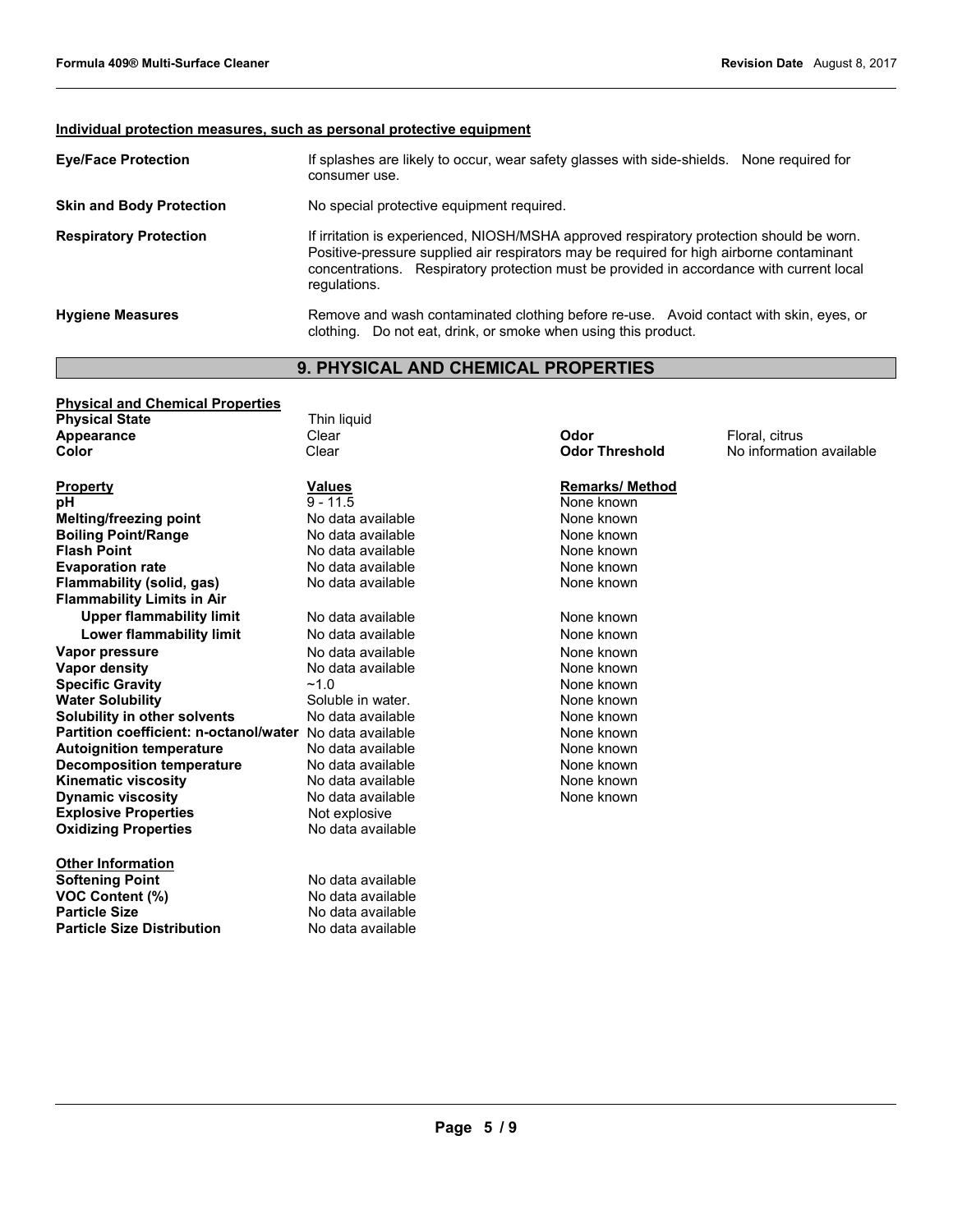# **10. STABILITY AND REACTIVITY**

## **Reactivity**

No data available.

# **Chemical stability**

Stable under recommended storage conditions.

# **Possibility of Hazardous Reactions**

None under normal processing.

## **Conditions to avoid**

None known.

# **Incompatible materials**

None known.

# **Hazardous Decomposition Products**

None known based on information supplied.

# **11. TOXICOLOGICAL INFORMATION**

# **Information on likely routes of exposure**

| <b>Product Information</b><br>Inhalation                                                                              | Exposure to vapor or mist may irritate respiratory tract.                                                                                  |
|-----------------------------------------------------------------------------------------------------------------------|--------------------------------------------------------------------------------------------------------------------------------------------|
| <b>Eye Contact</b>                                                                                                    | May cause eye irritation.                                                                                                                  |
| <b>Skin Contact</b>                                                                                                   | Prolonged contact may cause irritation.                                                                                                    |
| Ingestion                                                                                                             | Ingestion may cause irritation to mucous membranes and gastrointestinal irritation, nausea,<br>vomiting, and diarrhea.                     |
| Information on toxicological effects                                                                                  |                                                                                                                                            |
| <b>Symptoms</b>                                                                                                       | May cause redness and tearing of the eyes and skin redness.                                                                                |
|                                                                                                                       | Delayed and immediate effects as well as chronic effects from short and long-term exposure                                                 |
| <b>Sensitization</b>                                                                                                  | No information available.                                                                                                                  |
| <b>Mutagenic Effects</b>                                                                                              | No information available.                                                                                                                  |
| Carcinogenicity                                                                                                       | Contains no ingredient listed as a carcinogen.                                                                                             |
| <b>Reproductive Toxicity</b>                                                                                          | No information available                                                                                                                   |
| <b>STOT - single exposure</b>                                                                                         | No information available.                                                                                                                  |
| <b>STOT - repeated exposure</b><br><b>Chronic Toxicity</b><br><b>Target Organ Effects</b><br><b>Aspiration Hazard</b> | No information available.<br>No known effect.<br>Respiratory system, eyes, skin, gastrointestinal tract (GI).<br>No information available. |
| <b>Numerical measures of toxicity Product Information</b>                                                             |                                                                                                                                            |

**The following values are calculated based on chapter 3.1 of the GHS document** Not applicable.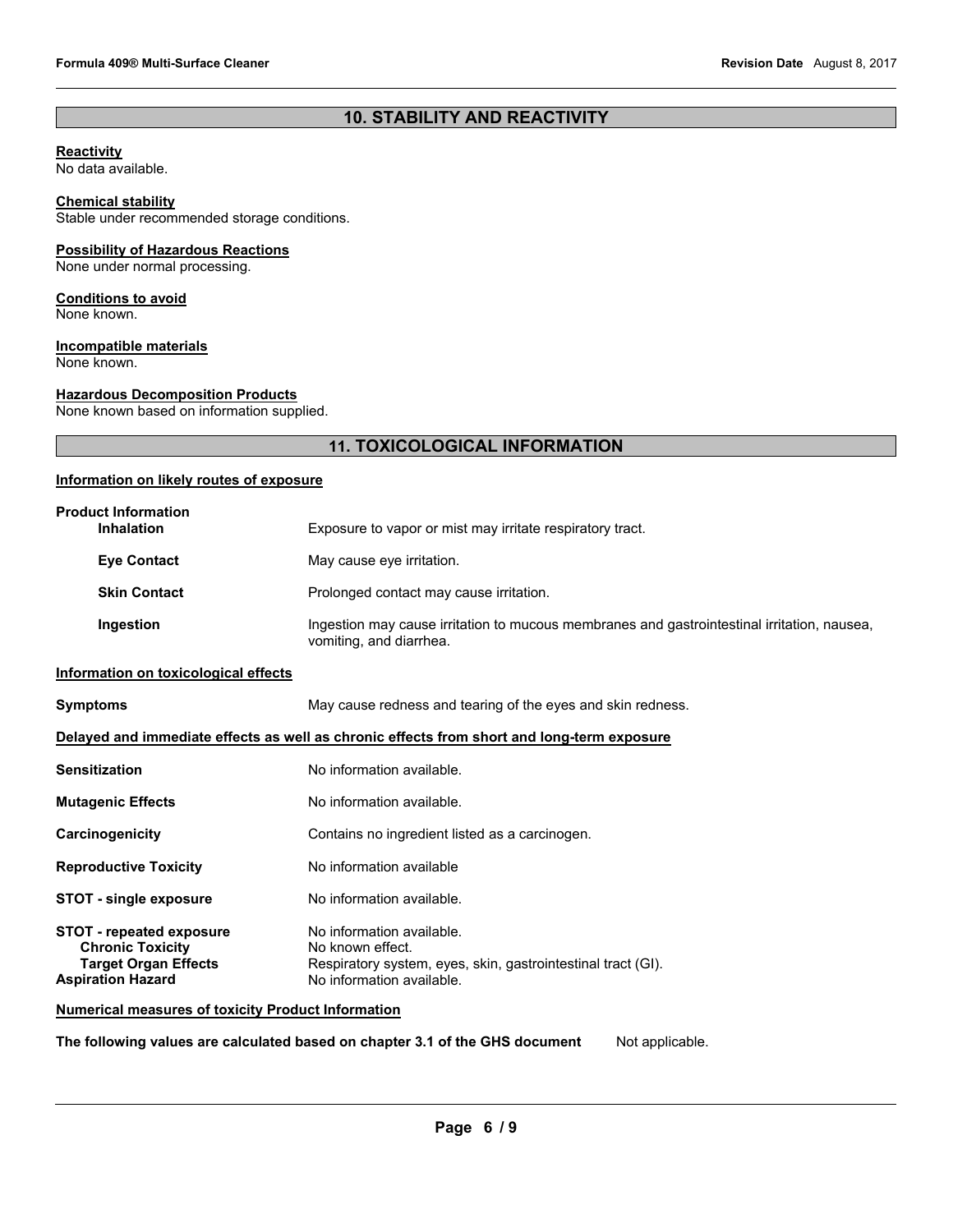# **12. ECOLOGICAL INFORMATION**

# **Ecotoxicity**

Very toxic to aquatic life with long lasting effects.

# **Persistence and Degradability**

No information available.

## **Bioaccumulation**

No information available.

## **Other Adverse Effects**

No information available.

# **13. DISPOSAL CONSIDERATIONS**

# **Disposal methods**

Dispose of in accordance with all applicable federal, state, and local regulations.

#### **Contaminated Packaging**

Do not reuse empty containers. Dispose of in accordance with all applicable federal, state, and local regulations.

# **14. TRANSPORT INFORMATION**

| <b>DOT</b>      | Not regulated |
|-----------------|---------------|
| <u>TDG</u>      | Not regulated |
| <b>ICAO</b>     | Not regulated |
| <b>IATA</b>     | Not regulated |
| <b>IMDG/IMO</b> | Not regulated |

# **15. REGULATORY INFORMATION**

# **Chemical Inventories**

**TSCA** All components of this product are either on the TSCA 8(b) Inventory or otherwise exempt from listing. **DSL/NDSL DSL/NDSL All components are on the DSL or NDSL.** 

**TSCA** - United States Toxic Substances Control Act Section 8(b) Inventory **DSL/NDSL** - Canadian Domestic Substances List/Non-Domestic Substances List

# **U.S. Federal Regulations**

#### **SARA 313**

Section 313 of Title III of the Superfund Amendments and Reauthorization Act of 1986 (SARA). This product does not contain any chemicals which are subject to the reporting requirements of the Act and Title 40 of the Code of Federal Regulations, Part 372.

| SARA 311/312 Hazard Categories           |     |
|------------------------------------------|-----|
| <b>Acute Health Hazard</b>               | Yes |
| <b>Chronic Health Hazard</b>             | No. |
| <b>Fire Hazard</b>                       | No  |
| <b>Sudden Release of Pressure Hazard</b> | No  |
| <b>Reactive Hazard</b>                   | No  |
|                                          |     |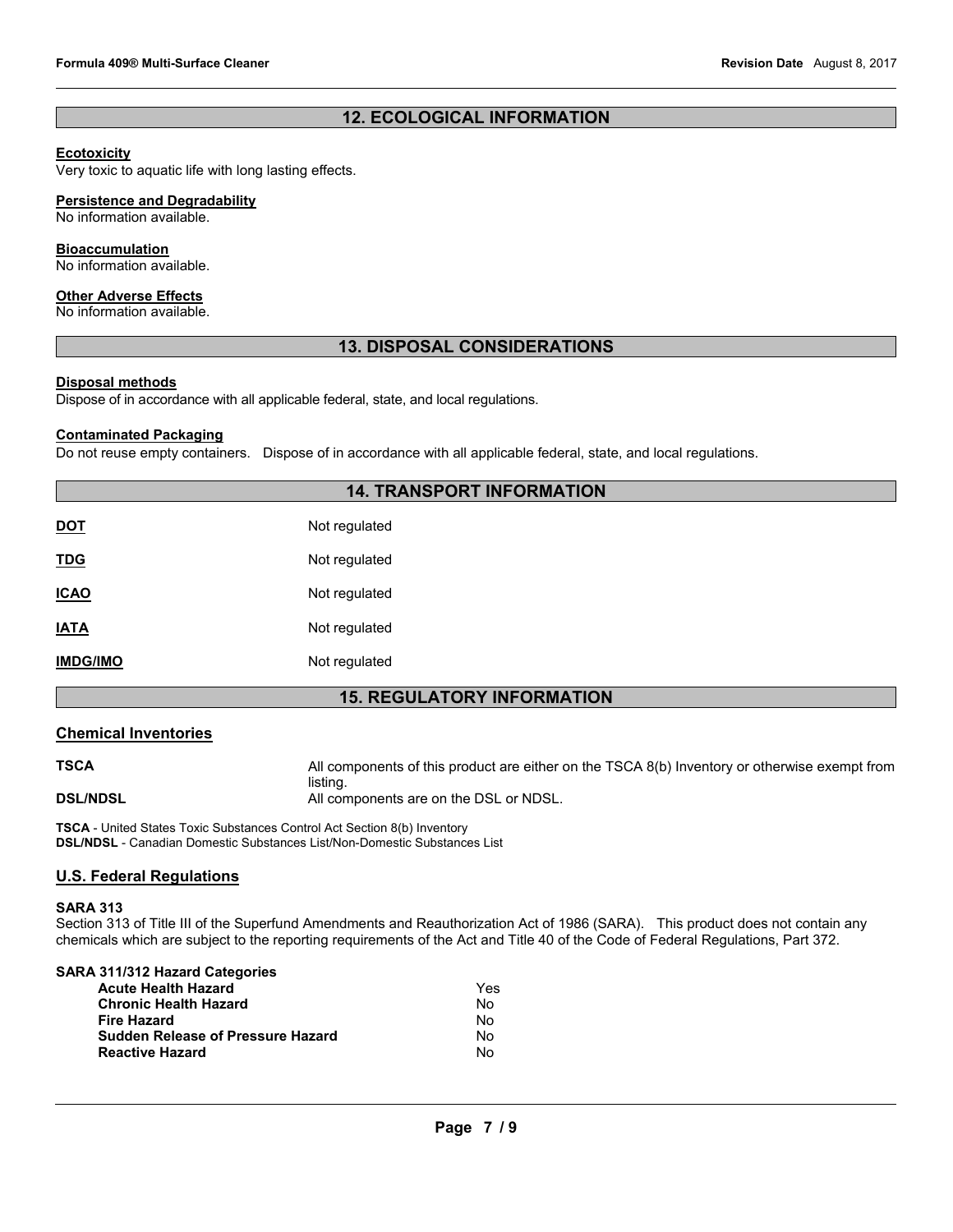#### **Clean Water Act**

This product does not contain any substances regulated as pollutants pursuant to the Clean Water Act (40 CFR 122.21 and 40 CFR 122.42).

#### **CERCLA**

This material, as supplied, does not contain any substances regulated as hazardous substances under the Comprehensive Environmental Response Compensation and Liability Act (CERCLA) (40 CFR 302) or the Superfund Amendments and Reauthorization Act (SARA) (40 CFR 355). There may be specific reporting requirements at the local, regional, or state level pertaining to releases of this material.

#### **EPA Statement**

This chemical is a pesticide product registered by the Environmental Protection Agency and is subject to certain labeling requirements under federal pesticide law. These requirements differ from the classification criteria and hazard information required for safety data sheets and for workplace labels of non-pesticide chemicals. Following is the hazard information as required on the pesticide label:

**CAUTION:** Causes moderate eye irritation. Avoid contact with eyes, skin or clothing. Wash thoroughly with soap and water after handling. Avoid contact with foods.

#### **U.S. State Regulations**

#### **California Proposition 65**

This product does not contain any Proposition 65 chemicals.

#### **U.S. State Right-to-Know Regulations**

| <b>Chemical Name</b>                        | . Jersev<br><b>New</b> | <b>Massachusetts</b> | Pennsylvania | <b>Rhode Island</b> | <b>Illinois</b> |
|---------------------------------------------|------------------------|----------------------|--------------|---------------------|-----------------|
| Ethanolamine<br>$-4^{\circ}$<br>$\Lambda$ 1 |                        |                      | . .          |                     | $\cdot$         |

## **International Regulations**

**Canada WHMIS Hazard Class** D2B Toxic Materials